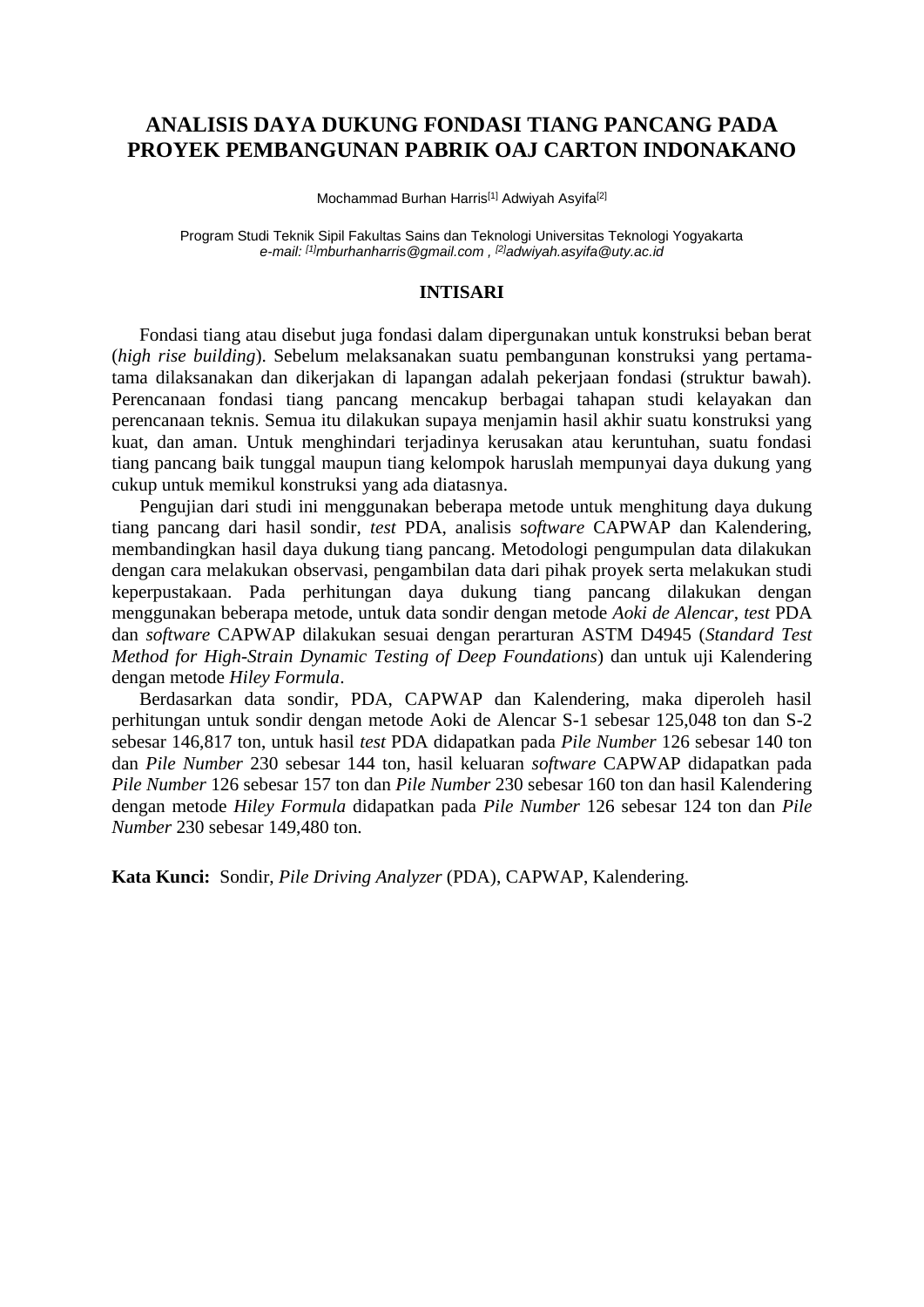## **ANALYSIS OF SUPPORTING POWER OF PILE FOUNDATION ON OAJ CARTON INDONAKANO FACTORY DEVELOPMENT PROJECT**

Mochammad Burhan Harris<sup>[1]</sup> Adwiyah Asyifa<sup>[2]</sup> Civil Engineering Department, Faculty of Science and Technology, University of Technology Yogyakarta *e-mail: [1]mburhanharris@gmail.com , [2]adwiyah.asyifa@uty.ac.id* 

Pile foundations or also called deep foundations are used for heavy load constructions (high rise buildings). Before carrying out a construction, the first thing that is carried out and applied in the field is foundation work (lower structure). Pile foundation planning includes various stages of feasibility studies and technical planning. All of this is done to guarantee the final result of a strong and safe construction. To avoid damage or collapse, a single pile foundation or group piles must have sufficient bearing capacity to carry the construction on it.

The test of this study uses several methods to calculate the bearing capacity of piles from the results of the *sondir*, PDA test, CAPWAP and Calendar software analysis, to compare the results of the bearing capacity of piles. The data collection methodology was carried out by observing, collecting data from the project and conducting library studies. The calculation of the bearing capacity of piles was carried out using several methods, for *sondir* data it applied Aoki de Alencar method, PDA tests and CAPWAP software were carried out in accordance with ASTM D4945 (Standard Test Method for High-Strain Dynamic Testing of Deep Foundations) and for Calendar testing it applied the Hiley Formula method.

Based on *sondir*, PDA, CAPWAP and Calendar data, the calculation results for *sondir* using the Aoki de Alencar S-1 method were 125.048 tones and S-2 were 146.817 tones, PDA test results obtained on Pile Number were 126 of 140 tones and Pile Number 230 amounted to 144 tons, the output of CAPWAP software was obtained at Pile Number 126 of 157 tons and Pile Number 230 of 160 tons and calendar results using the Hiley Formula method were obtained at Pile Number 126 of 124 tons and Pile Number 230 of 149.480 tons.

**Key words:** *Sondir*, *Pile Driving Analyzer* (PDA), CAPWAP, Calendaring